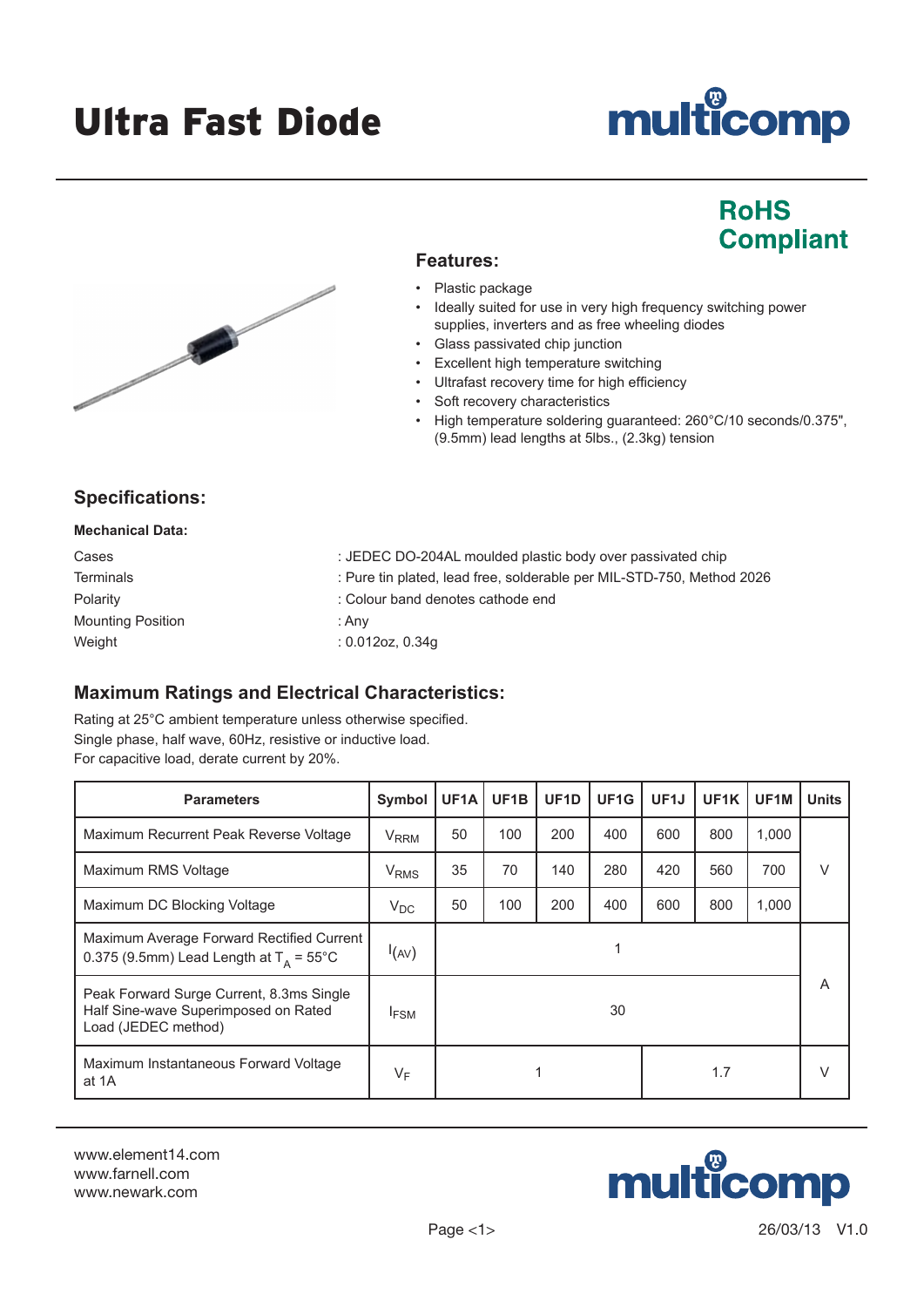

| <b>Parameters</b>                                                                                           | Symbol                           | UF <sub>1</sub> A | UF1B | UF <sub>1</sub> D | UF <sub>1</sub> G | UF <sub>1</sub> J | UF1K          | UF <sub>1</sub> M | <b>Units</b> |
|-------------------------------------------------------------------------------------------------------------|----------------------------------|-------------------|------|-------------------|-------------------|-------------------|---------------|-------------------|--------------|
| Maximum DC Reverse Current at $T_A = 25^{\circ}$ C<br>at Rated DC Blocking Voltage at $T_A = 125^{\circ}$ C | ΙR                               |                   |      |                   | 5<br>150          |                   |               |                   | μA<br>μA     |
| Maximum Reverse Recovery Time (Note 1)                                                                      | $T_{rr}$                         | 50                |      |                   | 75                |                   |               | nS                |              |
| Typical Junction Capacitance (Note 2)                                                                       | $C_i$                            | 17                |      |                   |                   |                   |               | pF                |              |
| Typical Thermal Resistance (Note 3)                                                                         | $R_{\theta$ JA<br>$R_{\theta$ JL | 60<br>15          |      |                   |                   |                   | $\degree$ C/W |                   |              |
| Operating Junction Temperature Range                                                                        | $T_J$ , $T_{STG}$                | $-55$ to $+150$   |      |                   |                   | °C                |               |                   |              |

#### **Notes:**

1. Reverse Recovery Test Conditions:  $I_F = 0.5A$ ,  $I_R = 1A$ ,  $I_{RR} = 0.25A$ .

- 2. Measured at 1MHz and Applied Reverse Voltage of 4V DC.
- 3. Thermal Resistance from junction to ambient and from Junction to Lead length 0.375 inch (9.5mm), Mounted on 0.2" × 0.2" (5mm × 5mm) Cu pads.

## **Ratings and Characteristic Curves**





www.element14.com www.farnell.com www.newark.com



**Typical Reverse Characteristics**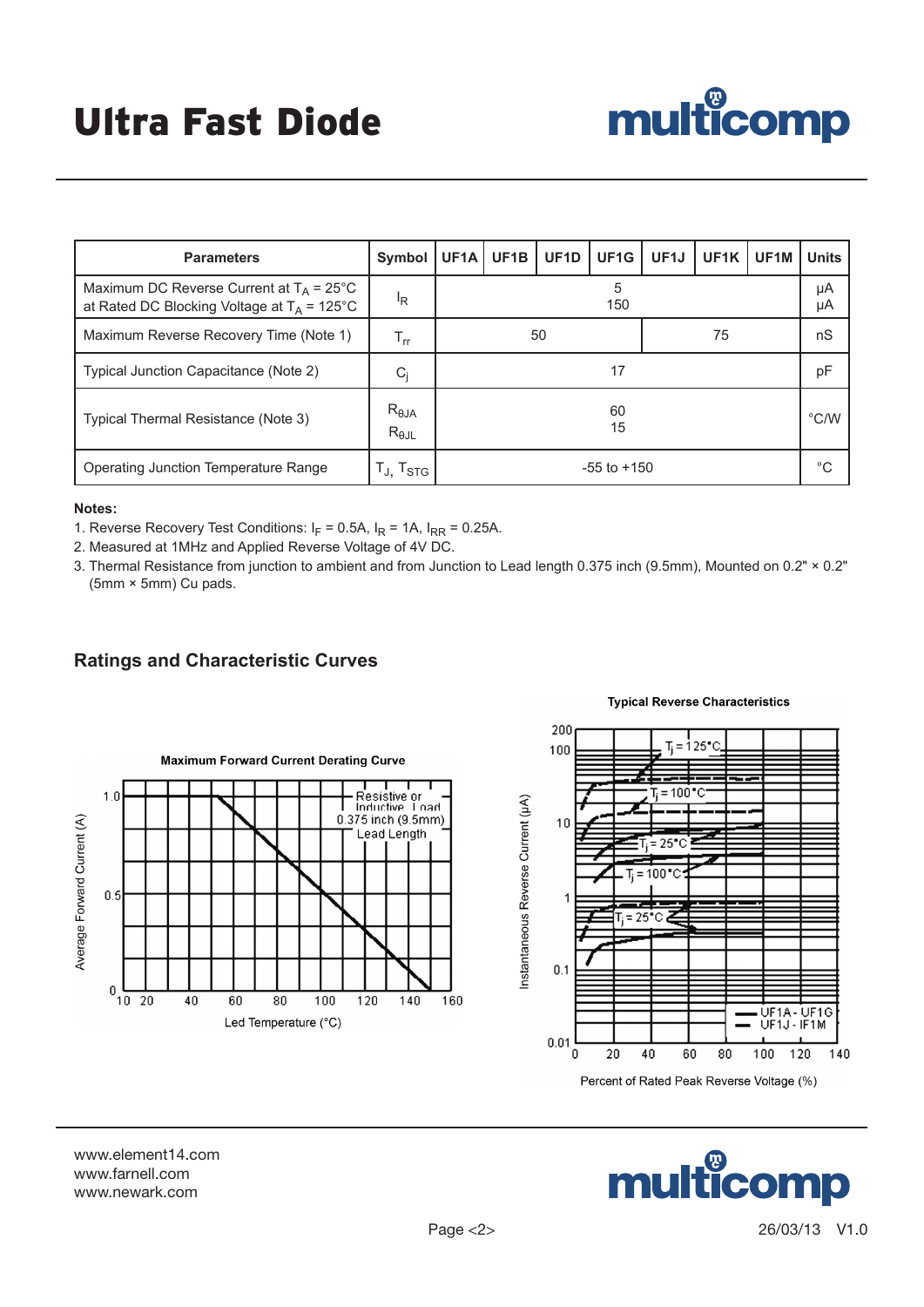# Ultra Fast Diode





**Typical Instantaneous Forward Characteristics** 





www.element14.com www.farnell.com www.newark.com